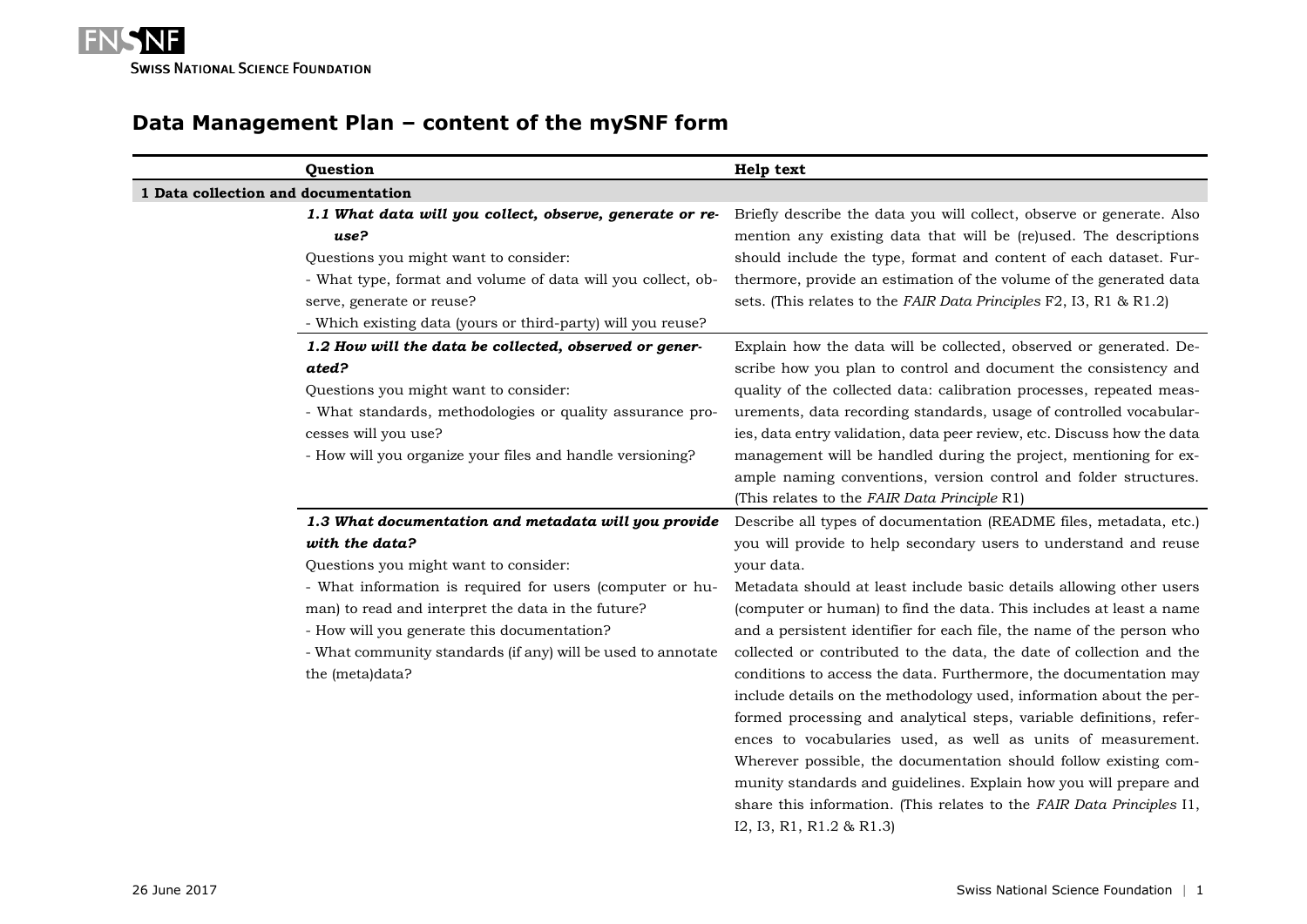#### **2 Ethics, legal and security issues**

Questions you might want to consider:

- What is the relevant protection standard for your data? Are you bound by a confidentiality agreement?

- Do you have the necessary permission to obtain, process, preserve and share the data? Have the people whose data you are using been informed or did they give their consent?

- What methods will you use to ensure the protection of personal or other sensitive data?

Ethical issues in research projects demand for an adaptation of research data management practices, e.g. how data is stored, who can access/reuse the data and how long the data is stored. Methods to manage ethical concerns may include: anonymization of data; gain approval by ethics committees; formal consent agreements. You should outline that all ethical issues in your project have been identified, including the corresponding measures in data management. (This relates to the *FAIR Data Principle* A1)

#### *2.2 How will data access and security be managed?*

Questions you might want to consider:

- What are the main concerns regarding data security, what are the levels of risk and what measures are in place to handle security risks?

- How will you regulate data access rights/permissions to ensure the security of the data?

- How will personal or other sensitive data be handled to en-

sure safe data storage and -transfer?

If you work with personal or other sensitive data you should outline the security measures in order to protect the data. Please list formal standards which will be adopted in your study. An example is ISO 27001-Information security management. Furthermore, describe the main processes or facilities for storage and processing of personal or other sensitive data. (This relates to the *FAIR Data Principle* A1)

| 2.3 How will you handle copyright and Intellectual Prop-    | Outline the owners of the copyright and Intellectual Property Right   |
|-------------------------------------------------------------|-----------------------------------------------------------------------|
| erty Rights issues?                                         | (IPR) of all data that will be collected and generated, including the |
| Questions you might want to consider:                       | licence(s). For consortia, an IPR ownership agreement might be nec-   |
| - Who will be the owner of the data?                        | essary. You should comply with relevant funder, institutional, de-    |
| - Which licenses will be applied to the data?               | partmental or group policies on copyright or IPR. Furthermore,        |
| - What restrictions apply to the reuse of third-party data? | clarify what permissions are required should third-party data be re-  |
|                                                             | used. (This relates to the FAIR Data Principles I3 $\&$ R1.1)         |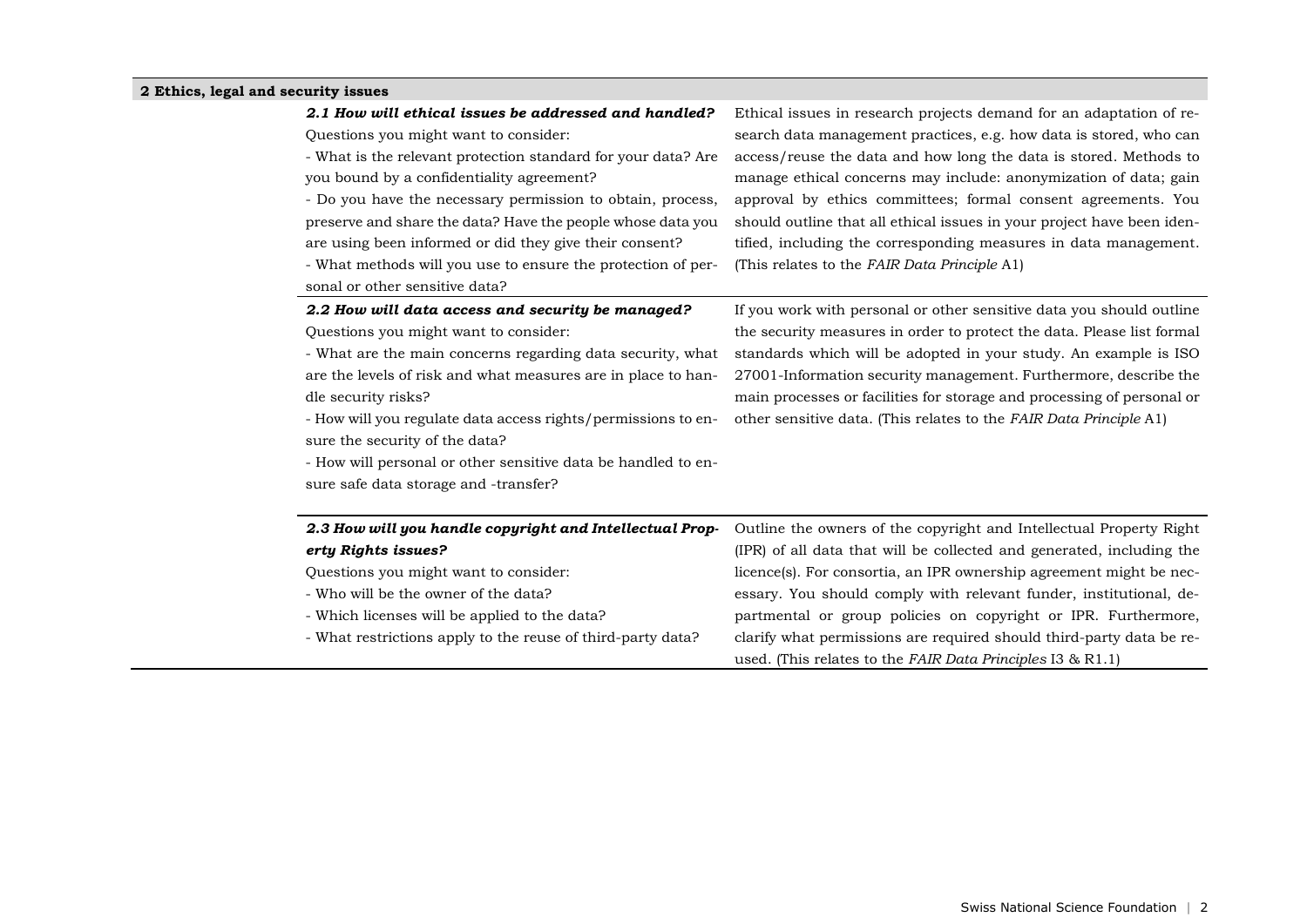### **3 Data storage and preservation**

| 3.1 How will your data be stored and backed-up during        | Please mention what the needs are in terms of data storage and     |
|--------------------------------------------------------------|--------------------------------------------------------------------|
| the research?                                                | where the data will be stored. Please consider that data storage   |
| Questions you might want to consider.                        | on laptops or hard drives, for example, is risky. Storage through  |
| - What are your storage capacity and where will the data be. | IT teams is safer. If external services are asked for, it is im-   |
| stored?                                                      | portant that this does not conflict with the policy of each entity |
| - What are the back-up procedures?                           | involved in the project, especially concerning the issue of sensi- |
|                                                              | tive data. Please specify your back-up procedure (frequency of     |
|                                                              | updates, responsibilities, automatic/manual process, security      |
|                                                              | measures, etc.)                                                    |
|                                                              |                                                                    |
| 3.2 What is your data preservation plan?                     | Please specify which data will be retained, shared and archived    |
| Questions you might want to consider:                        | after the completion of the project and the corresponding data     |
| - What procedures would be used to select data to be pre-    | selection procedure (e.g. long-term value, potential value for re- |
| served?                                                      | use, obligations to destroy some data, etc.). Please outline a     |
| - What file formats will be used for preservation?           | long-term preservation plan for the datasets beyond the lifetime   |
|                                                              | of the project. In particular, comment on the choice of file for-  |
|                                                              | mats and the use of community standards. (This relates to the      |